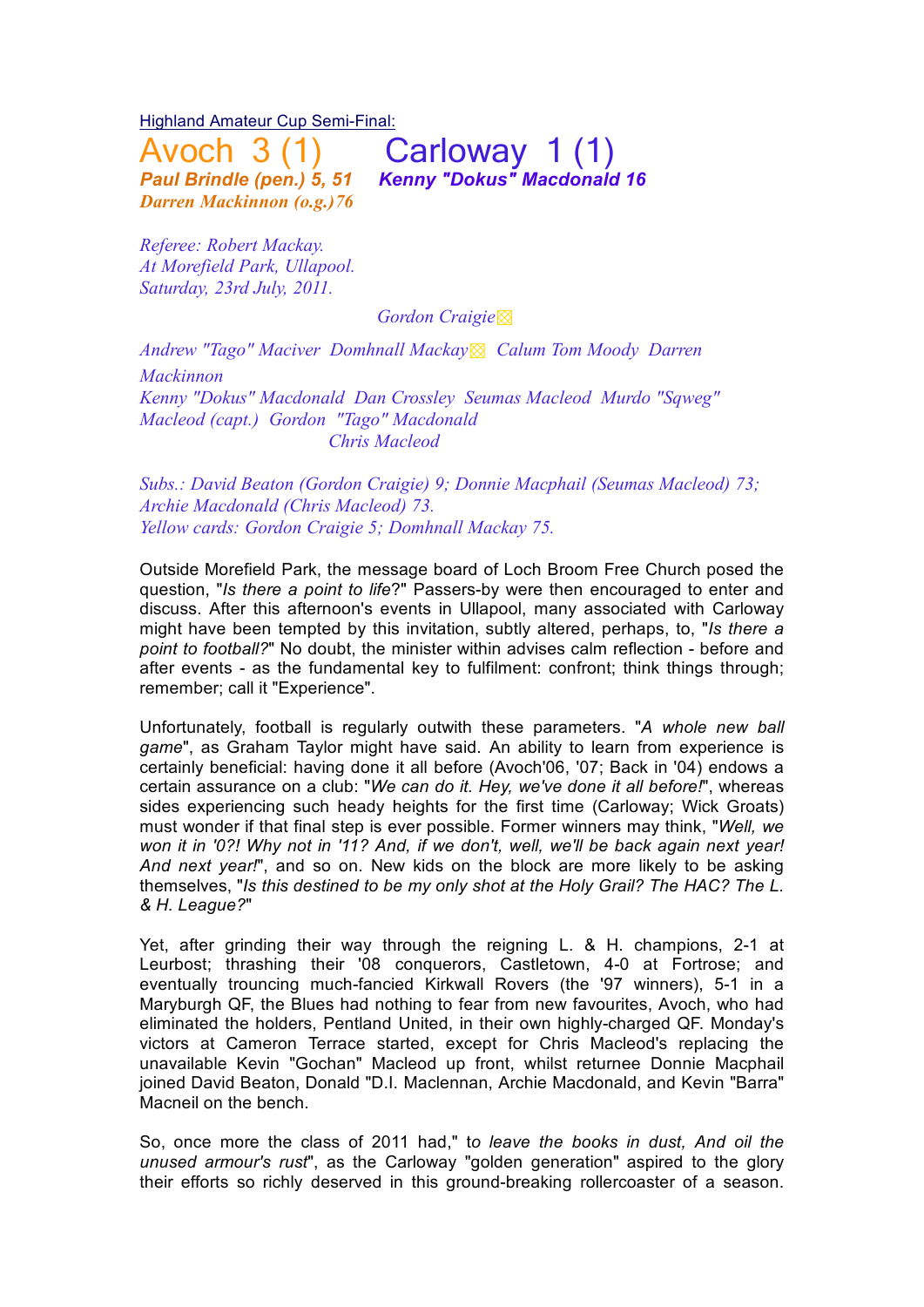And yet again, the spectators were provided with the customary breathless Carloway opening, this time stunning their fans by witnessing their goalkeeper concede a penalty in Avoch's first real break, get yellow-carded, pull off two exquisite saves, then leave the field injured, all within the opening nine minutes. Five minutes had elapsed when Gary Urquhart chased a through ball wide on the right into the box, just touching it past an attempted block by Craigie, which, unfortunately, sent the striker flying. No doubt about the award, but bad luck too, as Urquhart was unlikely to have controlled the ball spinning away to the bye-line. Not quickly, anyway. Paul Brindle stroked the ball confidently, low to Craigie's right.

A minute later, a disconcerted defence left an exposed Craigie to get down smartly to his right to deny Brindle from 16 metres; then the elusive Urquhart beat the offside trap, left of centre, to race in but overran the ball slightly and Craigie blocked brilliantly beside the penalty spot, before leaving the field immediately afterward, injured.

Na Gormaich's midfield were in danger of being outplayed in the centre of the park, as an all-black 4-man line-up, with chief playmaker, Charlie Christie (ex-ICT) in the centre, were using their weight and tidy control to play across the line, till the long ball - not aimless punts, but carefully placed narrow diagonals - could be placed over the Blues' big men in front of Urquhart and Brindle, breaking fast, wide of centre, on either side. Brindle, especially, proved to be an exceptionally tricky customer, neat in control and laying-off. A rightwing half-forward, Ian Wilson, trawled the right side, getting forward whenever possible, while Paul Gair came shooting through the centre to support the troublesome striking pair, as required.

Initially, Carloway's main concern was to stem the rush, and get forward, but there was hope: the Avoch back-line looked short, while the wings could be exploited: "Dokus's" pace troubled wide on the right, and gradually, Crossley, "Sqweg", and Macleod employed the high de Boer diagonal over the pressured Kenny White; also, on the left, "Tago" had the beating of Scott Houston, even from a standing start, although early Avoch pressure was pulling him back.

On 9 minutes, Carloway's first shot on goal saw a "Sqweg" piledriver from 23 metres, right of centre, pushed over confidently by Neil Mackay. On 12 minutes an opposing drive broke down in front of the Carloway box and Mackinnon drove through the centre and found Chris Macleod clear on the left; he cut in past his wrong-footed marker and tried to slot through to the free "Dokus", ghosting in on the right but Martin Macallister just intercepted. But then the 16th minute saw joy and happiness suddenly illuminate the Blues. The ball was played into the Avoch box, cleared untidily, then returned high, to be headed wide to the right by Chris Macleod, on the 18-metre line, for "Dokus" to come speeding through into the box and from 16 metres send a trademark screamer across Mackay into the far corner of the net.

The Black Isle side were not amused. Paul Brindle escaped wide on the right, cut in sharply but Beaton saved well at his right-hand post. Two minutes later Brindle broke free on the left, only to be thwarted by a magnificent Mackinnon covering tackle inside the box. Then, on 23 minutes, what would have been the goal of the season: with the Blues forced back, a long cleared ball allowed Neil Mackay to advance out of his area, untroubled on the right, to boot clear from 25 metres; but his clearance was low and came straight through the centre to Moody, who immediately went high for the Pelé lob. It sailed long, of the right strength and flight, but drifted a couple of metres past, as an awestruck Morefield assembly watched.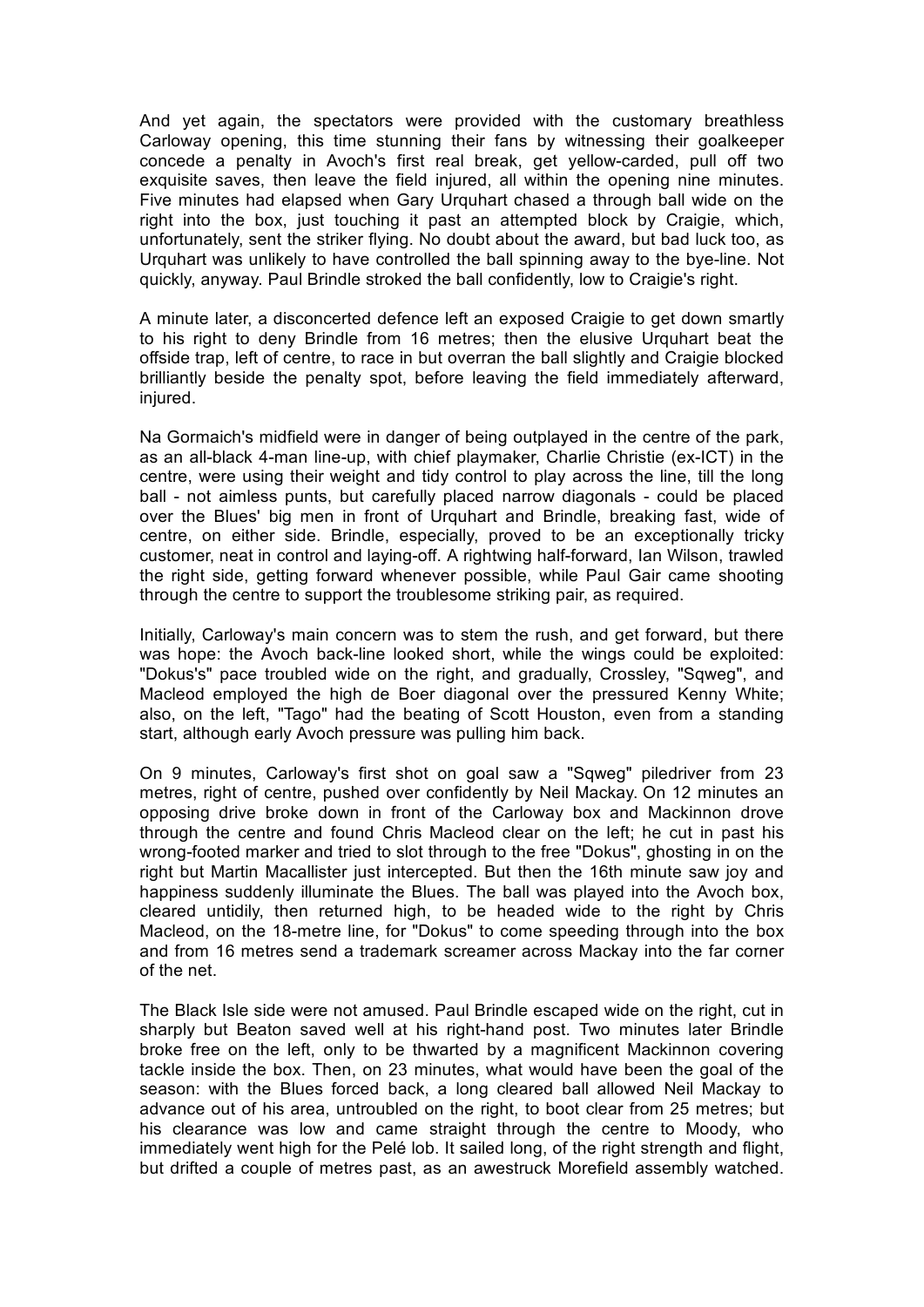What a goal that would have been!

Both sides really had the bit between their teeth now: Mackay managed to block the twisting/ turning Urquhart on the right in 32 minutes, though the striker still managed to squeeze in his shot; a scramble ensued, and a final shot from 18 metres went over. Five minutes later Crossley surged through the centre, to find "Dokus", who flicked on to "Tago" breaking on the right, but his flick from 12 metres was gathered safely by Mackay. The engrossing first half ended with a couple of heart-stopping moments for the Blues, with first, Christie being played in through the centre; Beaton blocked expertly but the ball broke out, and a fast-arriving Gair thundered an absolute right-foot rocket just over the left crossbar from 18 metres. Right on the whistle, Beaton had to claw away for a corner a low shot from 20 metres out on the right.

It appeared that the second half would provide more of the same, but, in the opening minute came a missed opportunity which will haunt the waking moments of any Carloway attendee: "Dokus" broke free on the right; the expected flag did not go up and he sped to the bye-line; inexplicably, Neil Mackay ran outside his 6-metre line to guard his goal, so "Dokus" wasted no time dispatching the ball to Chris Macleod 8 metres out in front of goal. But his flick was blocked by the "*Go-and-meet - don't wait to arrive* " Macallister, whose lightning reaction blocked the strike.

In a sense, the tide went out, after that. On 49 minutes a Brindle free-kick 25 metres out in the centre hit the wall, before the same player echoed "Dokus" to race behind the line, but Beaton saved fearlessly at his feet inside the box. Only a minute later the simplest of forward balls saw Brindle yet again defy the flag, anticipating through the centre behind the defence to head over the advancing goalkeeper from 20 metres. On 52 minutes a disputed free-kick on the edge of the box led to a Wilson drive being blocked for a corner, before na Gormaich had a final flurry of resistance. On 56 minutes a "Tago" free-kick from the centre-line was met by Moody, 16 metres out, to head leftwards across the line, but Mackay finally showed what he was made of, with a brilliant block from Crossley, 8 metres out, left of goal. Another "Tago" freekick, two minutes later, 22 metres out, just cleared the bar, before the game, inexorably, started to spin rapidly away from the Blues, as a tactical change in approach emerged from the Black Isle men.

George Patience clearly had been watching: the long ball was disappearing; balls to feet were "in", usually to those of Brindle, Wilson, and Urquhart. Carloway's big men were visibly tiring, so the twisting/ turning Henry-type figure, who also possessed electric bursts of speed, was increasingly effective in attack. The full-backs pushed, as "Dokus" and "Tago" fell back in support while the weight in the tackle and assured possession of the Christie-led midfield was draining their opposite numbers, who, throughout the whole game, struggled, despite some aggressive surges and insightful final passes, to find a consistent shape and impose a rhythm on their, and hence the team's, game. In a sense, the whole methodology of the contest had been dictated by Avoch. And it got worse: on 62 minutes the pace of Brindle took him through again but he fired well-wide to Beaton's left from 20 metres. Four minutes later a neat wall-pass sent Urquhart in right of centre but Beaton once more miraculously blocked to his left from 16 metres and the ball crept past his left-hand post.

The pace of the game had died now, except in the final third of the park in front of David Beaton, where Brindle and Urquhart were repeatedly outpacing the Carloway back-line. On 70 minutes another tactical change saw the resumption of the ball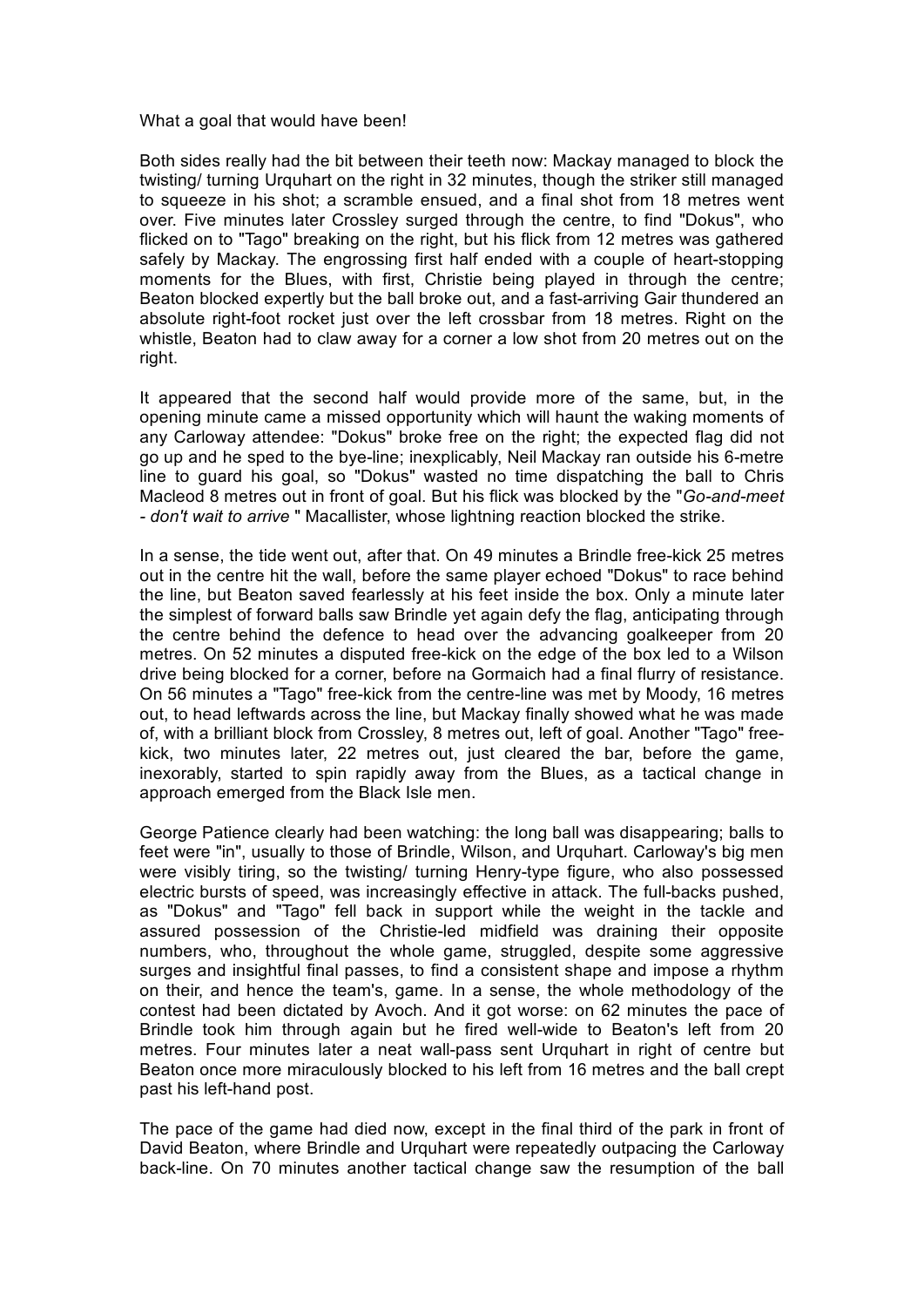over the top approach and this enabled Brindle to creep in from the right and fire across Beaton but wide of his right-hand post. With fifteen minutes left, a David Taylor free-kick, 22 metres out on the left, smacked against the wall and flew away; but there was to be no Melchizedek moment for the Blues as a minute later another long ball to Domhnall Mackay's left found the irrepressible Brindle's pace carrying him through to the left bye-line for the cut-back from 12 metres, which slipped under the unlucky keeper, hit the covering Mackinnon in the goalmouth and went in.

Everyone now accepted that was it, and only the brilliance of David Beaton prevented Paul Brindle adding to Avoch's tally in the final minutes, several times, as Gary Urquhart and he repeatedly surged through a shell-shocked Carloway backline. Yet, amazingly, na Gormaich could (or should?) have pulled one back on 86 minutes when an enormous Mackinnon free-kick from his own half found an alert Archie Macdonald free behind the defence, wide on the left; in a classic Van Persie show of skill, he brought the ball down beautifully, chest and foot, turned, and hooked the ball across goal, square on 12 metres, but, once again, the "*Go-andmeet - don't wait to arrive* "Avoch defending got there first to whip the ball away from the feet of "Dokus".

Maybe the Loch Broom minister knows something we ordinary mortals don't. If he had happened to be at the game, he would have experienced a life-enriching occasion. When political parties lose an election, they usually come out with platitudes like, "*We are taking stock*", or "*Lessons will be learnt*". In football, it's Arsène Wenger pieces of claptrap that rule, like, "*We are rebuilding*," or "*We are giving youth a chance*". So, in the SPL, every year, that must mean that while one team is winning, the other eleven are "*Rebuilding*"; ten of them must then be continually "*Rebuilding*".

Carloway don't really have this option, even if they wanted it, although, like every Island team, there are young players, like Dan Crossley, Archie Macdonald, Seumas and Calum Macleod, and Kevin "Barra" who must be continually blooded in Island terms, maybe "*bloodied*" is a more appropriate spelling. Perhaps the players won't subscribe to this view for a month or two but they will have benefitted from this encounter; at times they had to reach for, and frequently achieved, a standard they are unused to, except when they have run into Lochs or Back, sometimes Aths and West Side, in their prime.

Carloway did sag alarmingly here after the hour, yet up till then they had performed admirably against all-round quality opposition, who performed very close to a "professional" standard, admittedly at a reduced level, throughout. Weight, power, and plenty of skill in the Avoch midfield fragmented committed but toiling Carloway middle men, and set up the bullets for two relatively uncontainable forwards to fire, as they spun and dribbled to exhaust the Carloway defence. However, what must be remembered is that even against an admittedly more gifted and experienced team, Carloway lived with these men in black for an hour, allbeit at full stretch, repeatedly threatened down the wings, and if you are a sour-grapes person you could legitimately argue that Carloway certainly had luck in this game. It just happened to be bad luck: the penalty, and at the wrong time; the own goal: Moody's moment of inspiration; Chris Macleod's chance near half-time; "Dokus" near the end, and so on. All of that, of course, ignores the general tenour of a contest that was repeatedly influenced by the opposition.

The real question is: did Avoch just tire Carloway out? Or were they, simply, the better team? And if so, what was it, especially, that made them better? And what